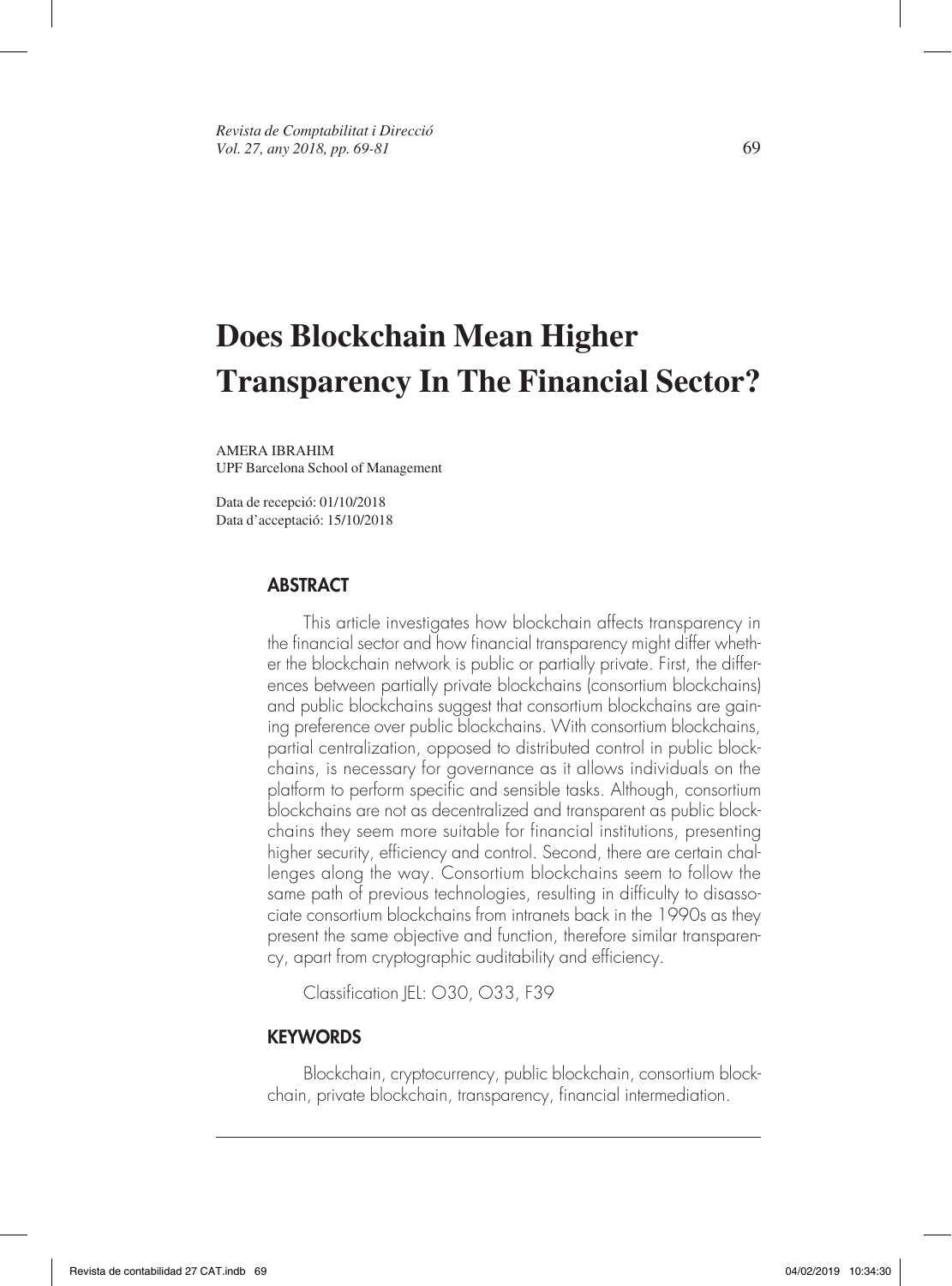## **1. Introduction**

Blockchain Technology, also referred to as Distributed Ledger Technology (DLT)<sup>1</sup> and shared Ledger Technology, created by Nakamoto (2008) as a method of validating ownership of the virtual currency bitcoin. The initial idea behind the creation of blockchain is digitizing trust, agreements and value, in addition, to significant reduction in time and costs associated to processing transactions almost to zero<sup>2</sup>.

The message written on the first block, which is also known as the genesis block or block number zero, withheld a strong statement by Nakamoto regarding the unreliable corrupted intermediation system. It was based on the headline of the London Times Article dated third of January 2009, highlighting the banks bailout by the British government, "The Times 03/Jan/2009 Chancellor on brink of second bailout of banks". Nakamoto never commented on the message he left on the genesis block, but many viewed it to have a strong political approach challenging the existing monetary system and enforcing decentralization by giving the power of control and validation to participants rather than a committee of elected politicians or a group of experts to control value and transmission of the currency. This led to creating a currency that empowers individuals to give it value and allow for more dispersed control rather than centralized making it easier for participants to transfer virtual-valued currencies without the role for central banks or middlemen.

The potential blockchain possesses is more than just a digital public ledger for transactions related to the virtual currency, "The blockchain is an incorruptible digital ledger of economic transactions that can be programmed to record not just financial transactions but virtually everything of value." (Don Tapscott 2017). This new decentralized information system could become a disruptive innovation that could provide an information platform for the financial system, businesses or institutions (including government departments and third-party regulators) based on openness, transparency, neutrality, reliability and security. This article examines the characteristics of blockchain networks, especially the different features of consortium and public blockchains, to bring some light on the expectations that many voices raise on the increase of transparency in the financial sector.

<sup>1.</sup> Public versus private Blockchain Part 1: permissioned blockchains.

<sup>&</sup>lt;https://bitfury.com/content/downloads/public-vs-private-pt1-1.pdf>.

<sup>2.</sup> Today's transactions must pass through multiple intermediaries in order to be legalized. Transactions are stored in central ledgers maintained and monitored by an authority such as the central bank in the case of financial transactions or the Mortgage Electronic Registration System (MERS) for mortgages.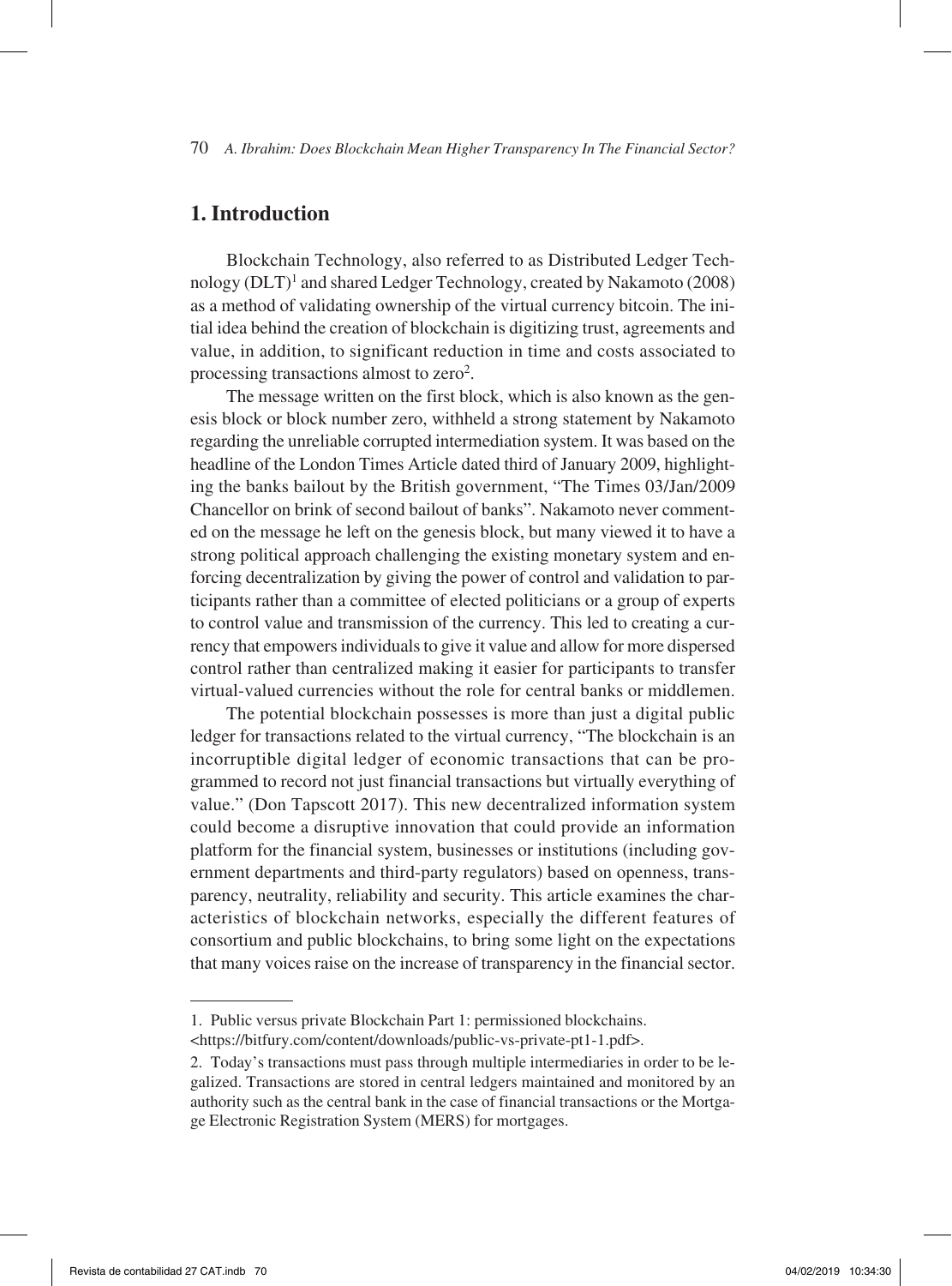#### **2. Blockchain's potential in the financial industry**

This innovation without a doubt will revolutionize the financial system and change the way it works. Banks are already becoming aware of the threat and opportunity this technology poses, R3CEV, a blockchain technology company found initially by nine bank members in September 2015, the member's number has increased to more than 40 today<sup>3</sup>. Based on the potential this technology holds in the financial market, Wall Street estimated a spending on blockchain that could reach \$400 million within the next few years. Blockchain-based systems will be able to cut what usually takes three days for trades to settle, down to minutes or even seconds.<sup>4</sup> This is considered a breakthrough, where competitive advantage is measured in nanoseconds, especially for complex-derivatives trades where the market conditions change before a trade is settled, and reducing substantial counterparty risk.

The commodity Futures Trading commission conducted a study in order to measure DLTs potential in the derivatives market, Nasdaq CEO Bob Greifeld has announced "Through this initial application of the blockchain technology, we begin a process that could revolutionize the core capital markets infrastructure systems" after using blockchain for its first trade. Even though blockchain remains at its infancy, it's potential savings in processing and bookkeeping costs fall within the range of 50%-80%.5 Central banks have observed great appeal in terms of cutting costs associated with moving money in a more reliable way between their depositors, but they are afraid of issuing a virtual currency that may narrow down the banking system.

Central banks historically have never taken deposits from the public, because of the sheer volume of required record keeping and customer contact would be overwhelming (Winkler, 2015). They are willing to integrate blockchain into their system for payment processing, transaction clearing functions, in addition to others, to reduce the time-consuming procedures because of sophisticated security obligations and verifications required to prevent fraud and theft that remain an issue even when central parties are involved. The use of this technology in the banking sector has the potential of increasing profits significantly by increasing banks efficiency and automation, a report by Santander estimated savings of up to \$20 billion per year

<sup>3.</sup> Blockchain technology ushers in the "internet of Value". <https://newsroom.cisco.com/feature-content?articleId=1741667>.

<sup>4.</sup> DonTapescott.

<sup>5.</sup> Max Raskin &David Yermack.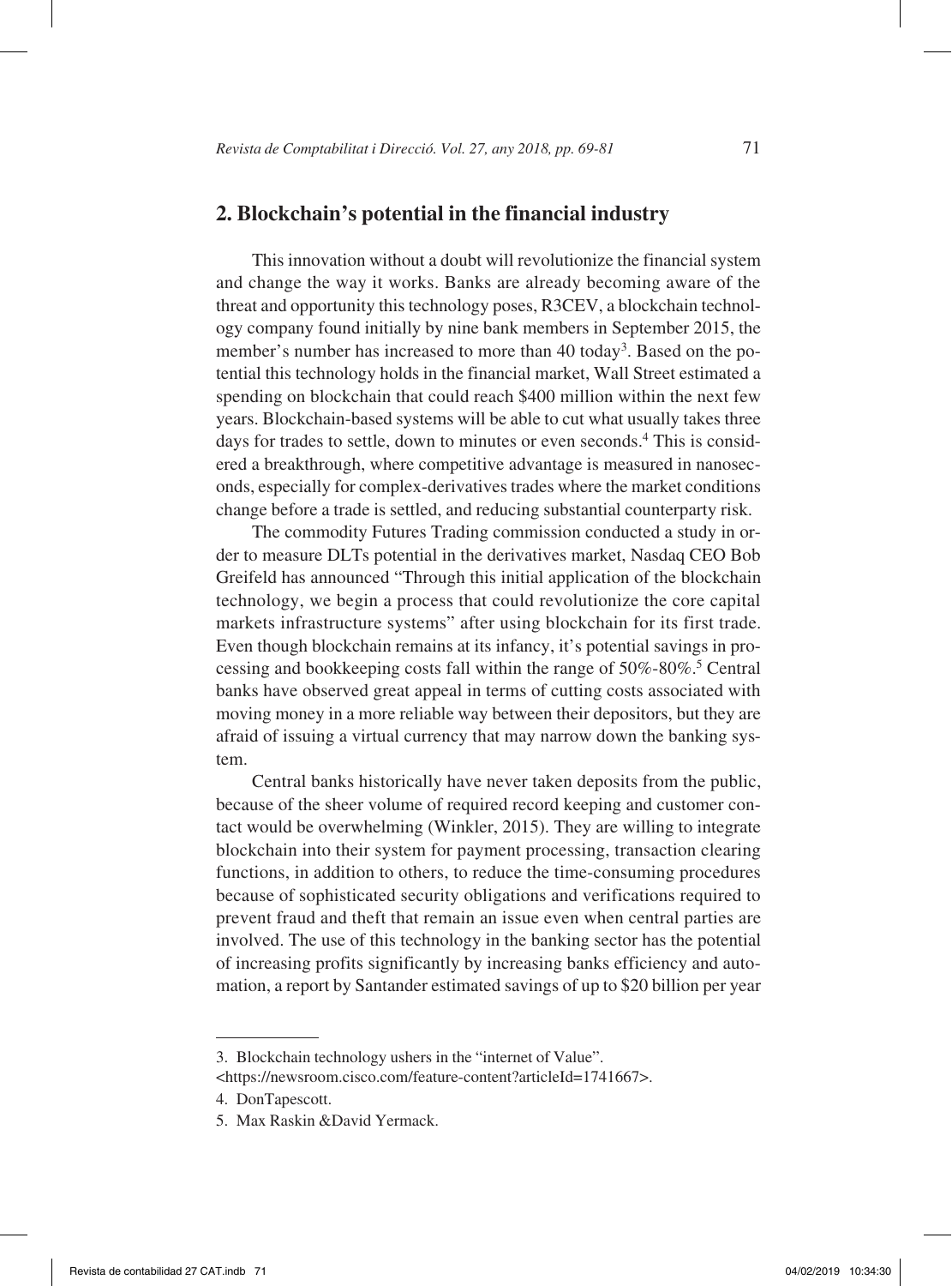for banks by 20226. Taking into consideration the risk that will enable this technology to replace traditional banking with peer-to-peer transaction system has been addressed by BNP Paribas analyst Johann Playchata about applying the underlying bitcoin technology to securities trading that could possibly result into making sections of the financial industry "redundant"7. Regardless of this issue, the bank has already proceeded with their project on how blockchain can be applied to corporate payments, crowdfunding, SME post-trade operations and share registry.<sup>8</sup> Several well-known banks such as Santander, UBS, Goldman Sachs have already set up research labs to test where this technology can be applied with the common goal of making their systems smarter, Mariano Belinky, head of Santander InnoVentures has announced that they have further identified 20-25 use cases where the underlying technology can be applied in the banking industry.9

#### **3. Public blockchain and financial institutions**

The combination of four features in one technology is what distinguishes public blockchains from other distributed ledger technologies:

- Transparency
- Anonymity
- Decentralization
- Digital assets

Public platforms are decentralized by design, meaning that no central party has control over the performance of the network. Public networks are based on a consensus protocol that requires the agreement of 51% of users

<sup>6.</sup> Santander: Blockchain Tech Can Save Banks \$20 Billion a Year. <https://www.coindesk.com/santander-blockchain-tech-can-save-banks-20-billiona-year/>.

<sup>7.</sup> The French bitcoin revolution: BNP Paribas testing crypto on its currency funds. <https://www.ibtimes.co.uk/french-bitcoin-revolution-bnp-paribas-plans-add-cryptoits-currency-funds-1512360>.

<sup>8.</sup> BNP Paribas Asset Management completes fund transaction blockchain test. <https://www.finextra.com/newsarticle/31512/bnp-paribas-asset-managementcompletes-fund-transaction-blockchain-test>.

<sup>9.</sup> Santander is experimenting with bitcoin and close to investing in a blockchain startup.

<sup>&</sup>lt;https://www.businessinsider.com/santander-has-20-25-use-cases-for-bitcoinsblockchain-technology-everyday-banking-2015-6?IR=T>.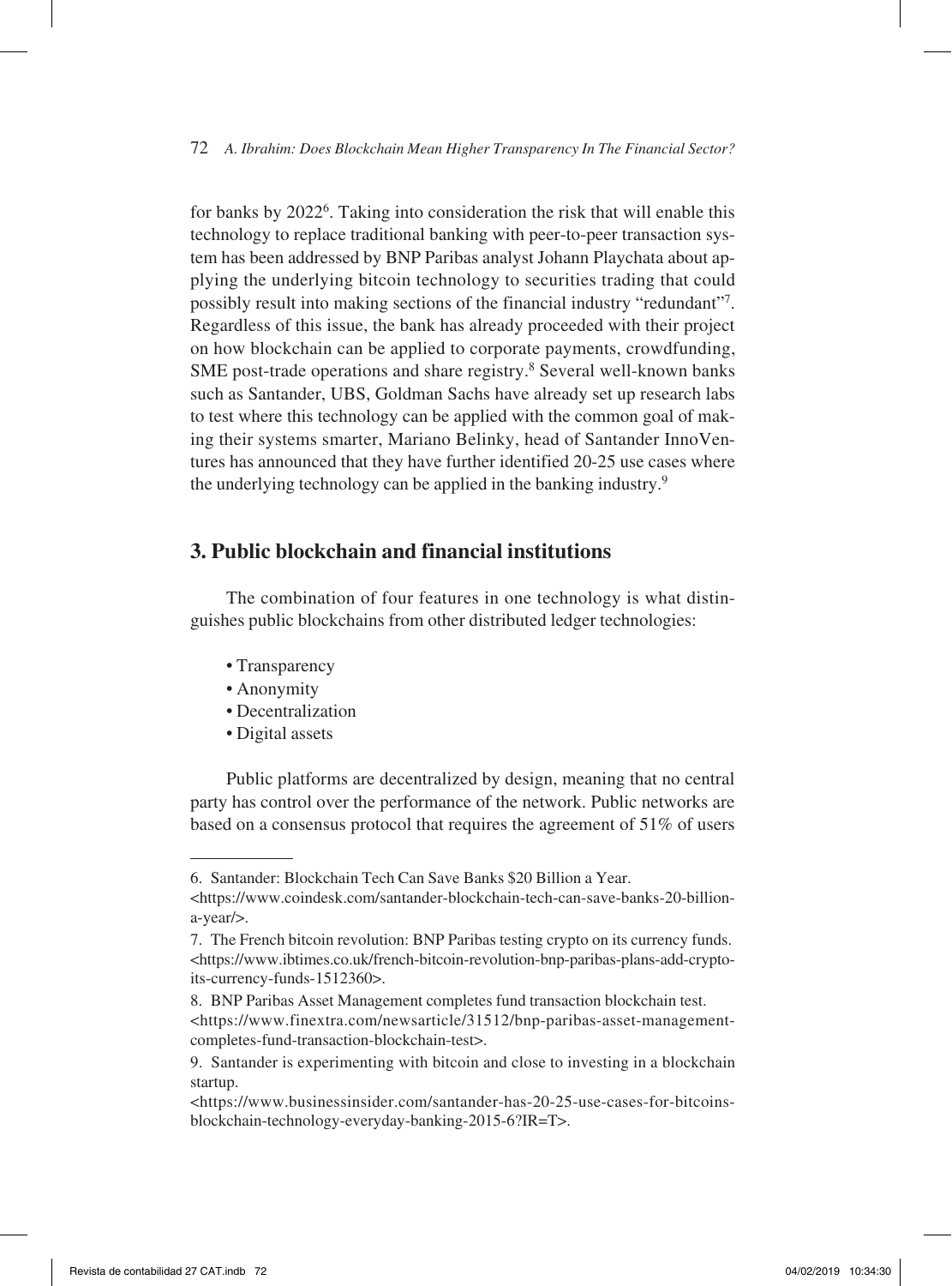to make successful changes in the ledger. The mining process is the motive that promotes the security of the platform, where miners compete to solve complex puzzles to earn monetary or utility tokens through validating transaction to be added to the blockchain. This process does not require the submission of personal information unless it is required for legal purposes.

Bitcoin is a well-known permissionless blockchain platform, where any node of the network can mine blocks. Participants would require sufficient computational power to confirm transactions and produce new blocks to the chain. This process is called POW (Proof-Of-Work) and is a quite competitive process as miners compete to complete transactions on the network to be rewarded.<sup>10</sup>

Even though legal and regulatory problems arise because of the anonymity of the bitcoin miners, it is necessary to be able to identify the processors of the transactions to be able to consider it an appropriate medium to conduct transactions. If an institution requires the authentication of its transactions to be mined by authorized miners, they will need to send their transactions through a secure channel directly to these miners instead of broadcasting them publicly over the network. Based on the bitcoin protocol, the admission of non-broadcast validated transactions are accepted into blocks.

Controversy remains because of public blockchain's "openness". There are growing concern among bitcoin client's confidentiality of their transaction history and the fear of it being used in illegal activities. Tracking a user's transaction history and ownership of bitcoins became easy with their public key. Users tend to use the same public key or bitcoin address (derived from the public key) throughout their activities on the bitcoin blockchain. Since one of the key features of this platform is anonymity, Bitcoin does not have user identification. Transparency allows other users to see your transaction history and the destination of transactions using the public key. This process however, can compromise user's financial privacy. This problem led to the creation of Hierarchical Deterministic (HD) wallets. HD wallets are able to generate new public key for every transaction using an algorithm that does not require the private key, simplifying the process of fund recovery and increasing anonymity making it more difficult to track users from their public keys. This could have a counter effect in terms of reducing transparency making it more difficult to trace funds back to their origin and allowing for illegal activities such as money laundering to take place.

<sup>10.</sup> Proof-of-Work Explained. <https://cointelegraph.com/explained/proof-ofwork-explained>.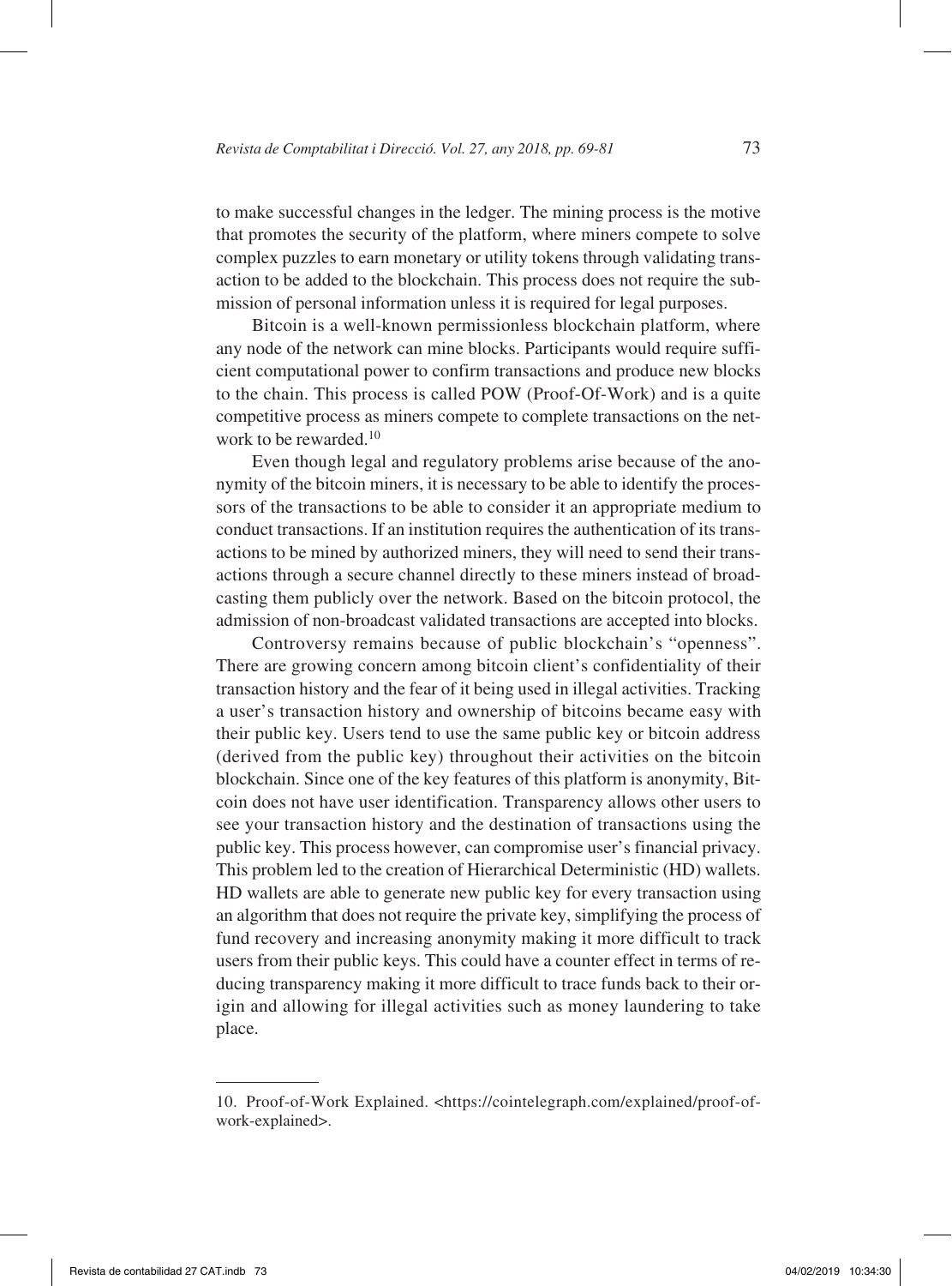Blockchain's decentralized nature driven by P2P transactions system and lack of supervision has allowed it to be an easy channel for money laundering, trading illegal drugs and weapons on the dark web. The idea of bitcoin has attracted the attention of libertarians and cyber-anarchists who are fond of the idea of lack of authoritative figures, regulation and third parties monitoring their activities. Silk Road is one of the infamous websites that was closed due to illegal activities that were being carried using a bitcoin payment system for money laundering and drug trafficking that insured the anonymity of its users $11$ .

Another controversial factor that is leading financial institutions to lean towards consortium blockchains is the immense energy consuming mechanism of proof-of-work algorithm. This could raise various arguments regarding the preservation of energy and the environment.

Finally, financial institutions prefer a design that involves fiat currencies or assets for conducting transactions other than the native tokens such as bitcoin used in the public networks. Native tokens in public blockchain motivates miners to maintain the security and constant growth of the system, the rewards obtained from creating new blocks is a consistent measure for security within the public platform. This is not necessarily required in consortium blockchain, as we will see in the following section, due to the structure of the platform eliminating several costs in return.

## **4. Consortium (or partially private) blockchains and financial institutions**

For simplicity purposes, in this article we only analyze public blockchains and partially private blockchains, also called consortium blockchains. Fully private blockchains are no different from centralized systems, except for their cryptographic auditability as Vitalik Burterin, creator of Ethereum, made the difference clear in his statement:

"So far there has been little emphasis on the distinction between consortium blockchains and fully private blockchains, although it is important: the former provides a hybrid between the 'low-trust' provided by public blockchains and the 'single highly-trusted entity' model of private blockchains, whereas the latter can be more accurately described as a traditional centralized system with a degree of cryptographic auditability attached."

<sup>11.</sup> Blockchain: The future of the finance industry?

<sup>&</sup>lt;https://www.rolandberger.com/en/Point-of-View/Blockchain-The-future-of-thefinance-industry.html>.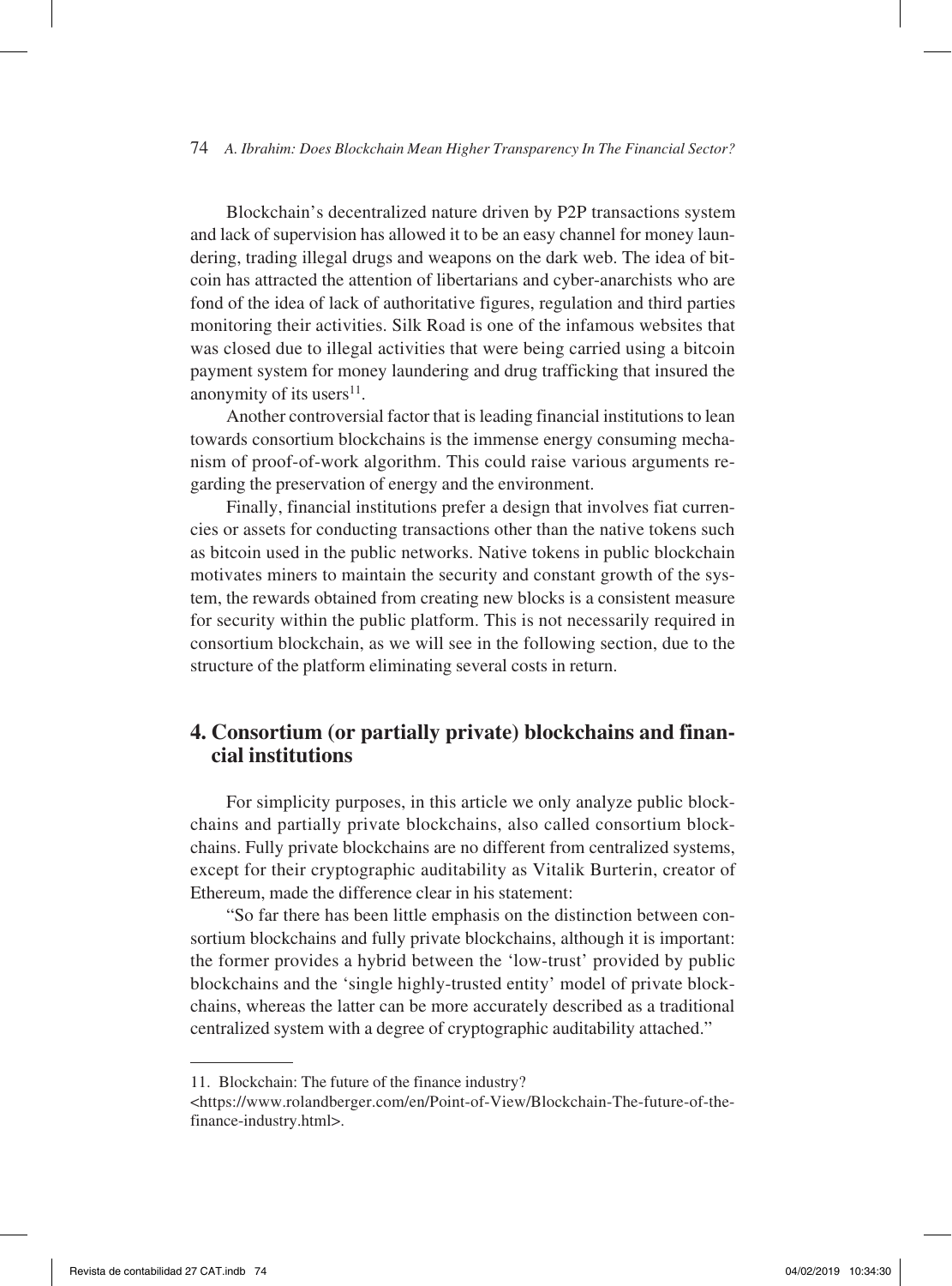In consortium blockchains, instead of allowing any person with an internet connection to participate in the verification of transactions process (public) or allowing only one company to have full control (fully private), a few selected nodes to validate are predetermined (consortium). A consortium platform provides many of the same benefits affiliated with private blockchain—efficiency and transaction privacy, for example—without consolidating power with only one company. It is similar to trusting a council of elders. The council members are generally known entities and they can decide who has read access to the blockchain ledger.

Consortium blockchain platforms have many of the same advantages of a private blockchain, but it operates under the leadership of a group instead of a single entity.

Financial institutions and other companies are more doubtful towards the concept of public blockchains because of their decentralized public nature, whereas consortium blockchains are much more favored in terms of their ability to control transactions, transparency, confidentiality, ease of adjustments and modification for protocol purposes. Proof-of-work is no longer relevant in a consortium blockchain, so a business model can be implemented with reduced operational costs and a much higher transaction throughput.12 Having a permissioned chain grants easier integration into the legal and regulatory system, unlike public blockchains where they encountered problems because of the technology's "openness", it is essential to identify who your payment processors are.<sup>13</sup> Alex Batlin, founder and CEO of Trustology, pointed out how people misunderstood the banks intentions when it came to the necessity of having control through consortium blockchains, which is a false statement, one of the key aspects banks focus on is transaction volumes and easier integration to the existing legal and regulatory framework. The characteristics blockchain has when it comes to security and ability not to be manipulated, edited or deleted makes it an attractive alternative to the existing system used by financial institutions.

"...proper financial controls are already somewhat decentralized, thanks to a 'human blockchain' of accountants, auditors, etc. checking each other's work." (Nick Szabo, creator of smart contracts)

Szabo's statement is pointing out the fact that our system is already decentralized in a more concentrated aspect (since central banks are still in

<sup>12.</sup> Public vs private blockchains whitepaper part 1: permissioned blockchains.

<sup>13.</sup> UBS reveals its interest in Sidechains as well as Ethereumhttps: <//www.ibtimes. co.uk/ubs-reveals-its-interest-sidechains-well-ethereum-1519706>.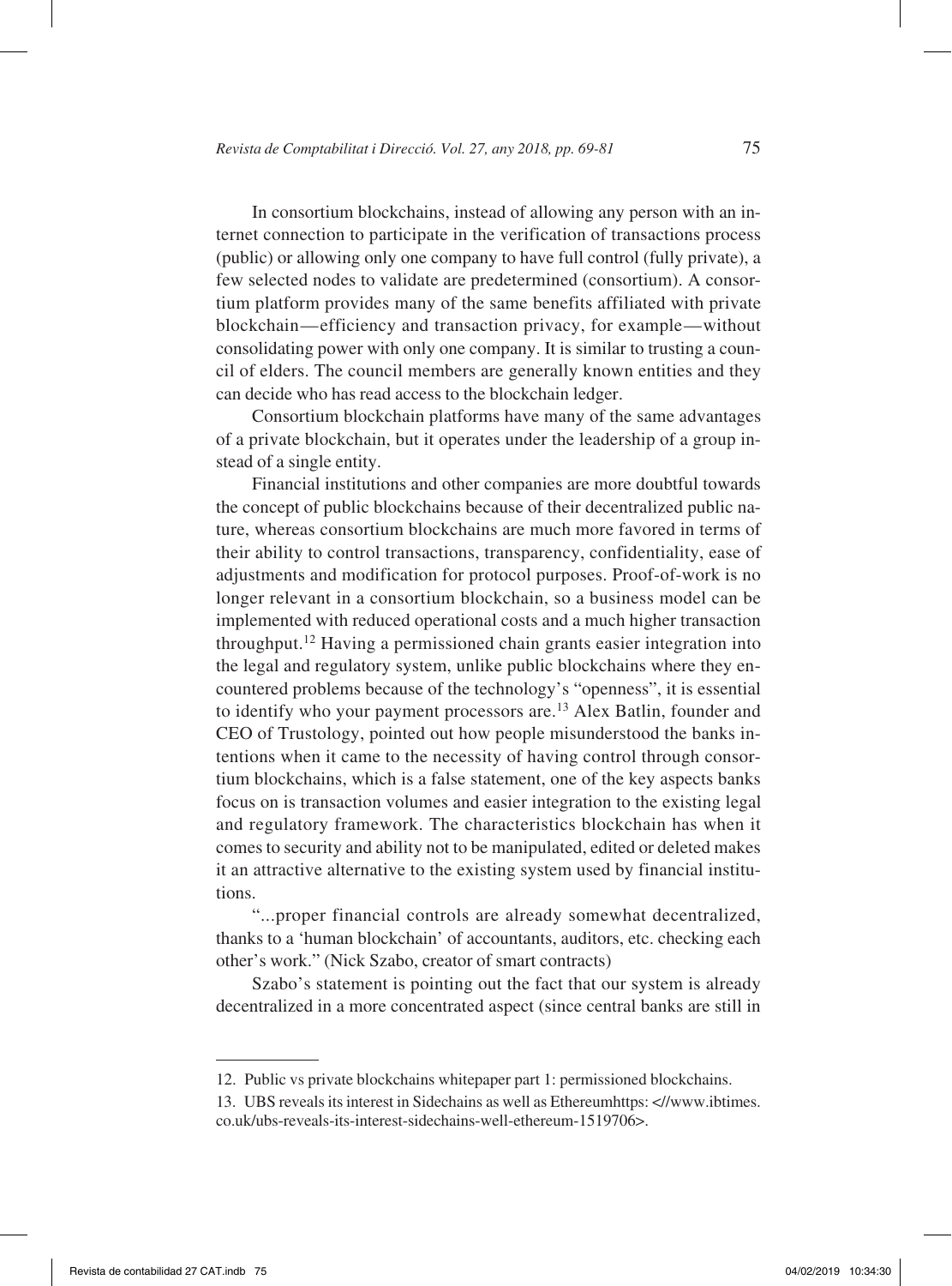control), automating this process will take society a step further towards a distributed system. According to a survey by world Economic Forum<sup>14</sup> by year 2027, 10% of global gross domestic product (GDP) will be stored on blockchain, and by year 2023, tax will be collected for the first time by the government through blockchain. Although, even with blockchain's unregulated nature and lack of control over the monetary policy it still serves the purpose of collecting tax through a new mechanism. This is not taking into consideration the unpredictable side that could have significant impact due to lack of centralization such as corruption, central banks and monetary policy, role of the government and real-time taxation. The application of this technology to governments ledger for land and cities financial budget records is a step towards technological advancement where it will be impossible to manipulate these records, permanently keeping them from being altered or faulted (mayoral candidate of London, 2016).

Financial institutions are leaning towards permissioned ledgers as more and more companies start to create customized and craft solutions based on their demands, some of these examples are R3CEV, Chain, Clearmatics and Hyperledger. Permissioned blockchains are not necessarily fully private, there are numerous levels of access to blockchain, and restrictions include user's ability to only access transactions that directly involves them. There are also restrictions on both creating new blocks of transactions and proposing new transactions to be included into the blockchain.15 The third level of access is restricted to a limited number of institutions such as banks, jointly collaborating on the administration of permissioned blockchain granting access to their clients to read their transactions to provide a technical transparent way to guarantee the safety of the client's funds. This type of access offered to clients is limited, full access to the blockchain is granted to regulators to meet regulatory requirements and agreement.

Consortium blockchain are more predictable and controlled than public blockchains. These features appeal greatly to institutions that operate timestamped registries and ledgers, especially when it comes to fulfilling legal requirements for the registration of registry processors. Consortium blockchains do not have native tokens. The tokens in public blockchains rewards miners for keeping the system safe and prevents participants from misbehaving. Accountability and legal prosecution replace reward-based validation system in consortium blockchains.

<sup>14.</sup> Deep Shift Technology Tipping and Societal Impact.

<sup>&</sup>lt;http://www3.weforum.org/docs/WEF\_GAC15\_Technological\_Tipping\_Points\_ report\_2015.pdf>.

<sup>15.</sup> Public versus private Blockchain Part 1: permissioned blockchains.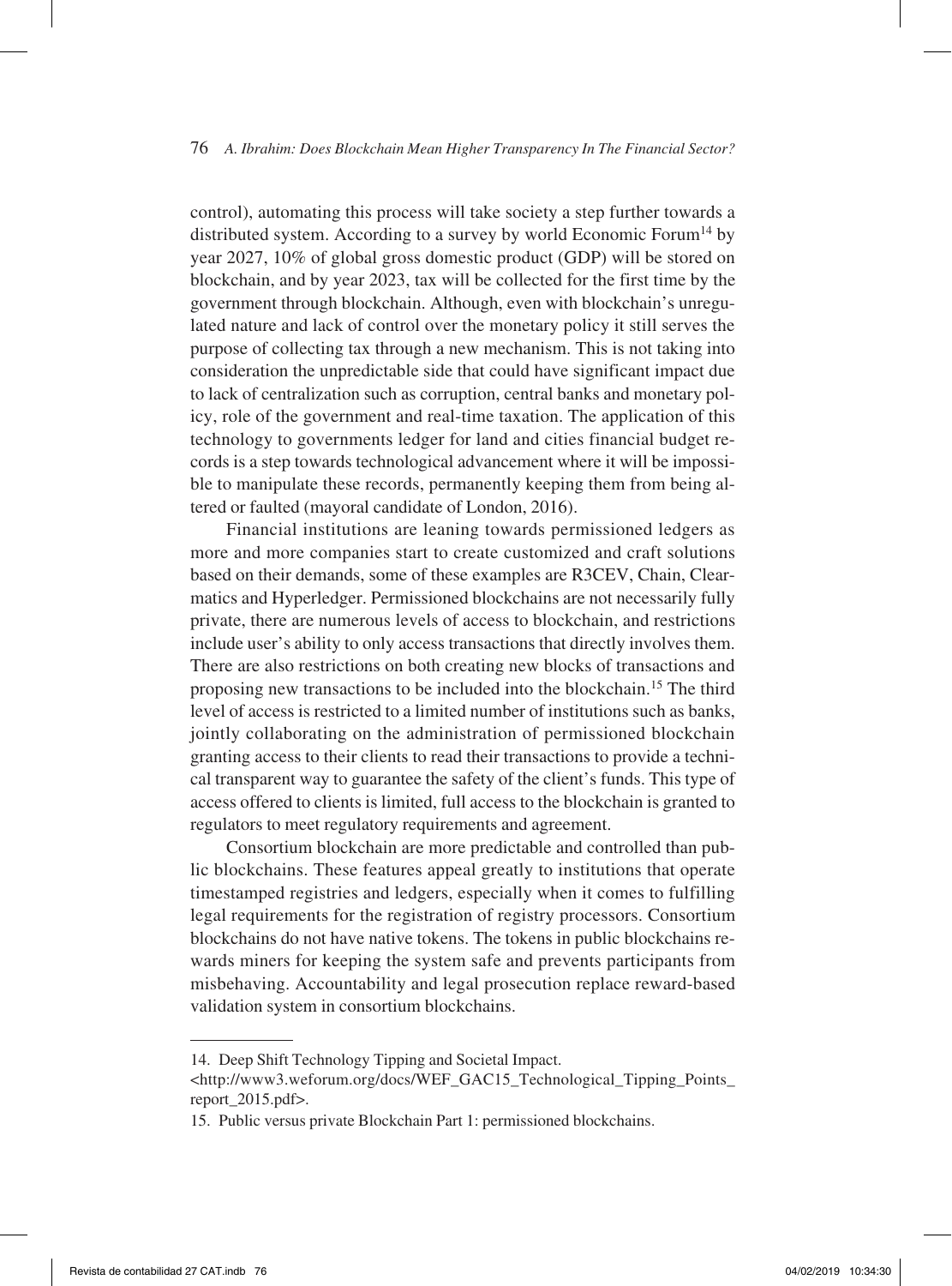Financial institutions are uneasy with structure of the public blockchain run by anonymous miners and driven by unregulated, volatile currencies. That is why entities are replacing anonymous miners with known participants, making it easier for institutions to remove and replace native currencies and the energy intensive complicated process of (POW), with less resource consuming and efficient consensus algorithm.16

"To remove vulnerability, banks also have to remove individual human control and the individuals in charge or with root access. Banks naturally hate that loss to their power. But they don't have any choice if they want to gain the benefits of having an army of independent computers that rigorously, constantly and securely check each other's' work." (Nick Szabo).<sup>17</sup>

#### **5. Blockchain Transparency**

The structure of the underlying technology and the way it functions is what makes the currency so valuable. Blockchain eases transaction processing and other financial and non-financial services without the need for intermediaries or central parties for validation. However, there are risks associated with security and privacy that might reduce the appeal of consortium and public blockchains. Addressing these issues raises several questions such as, what type of blockchain provides better financial transparency whilst guaranteeing security and privacy. Will blockchain promise a leading-edge resolution through disintermediation and transparency?

Transparency in blockchain defines the ability to view public addresses where you will be able to access transaction history, assets etc. without limitations or boundaries. This degree of transparency has never existed within the financial system or businesses from before, which led to raising doubts and concerns in some industries. Transparency comes with a flexible level of privacy in consortium platforms that could end up in limiting transparency or even eliminating it. Meaning, with consortium blockchains permission to gain access to a ledger will require the approval of specific central body member(s), which is what financial institutions are interested in applying to their system. Many financial institutions are investigating the uses of blockchain through research labs to assess the possibility of integrating block-

17. Public versus private Blockchain Part 2: permissionless blockchains.

<sup>16.</sup> Global blockchain benchmarking study (Dr Garrick Hileman & Michel Rauchs, 2017).

<sup>&</sup>lt;https://www.ibtimes.co.uk/nick-szabo-if-banks-want-benefits-blockchains-theymust-go-permissionless-1518874>.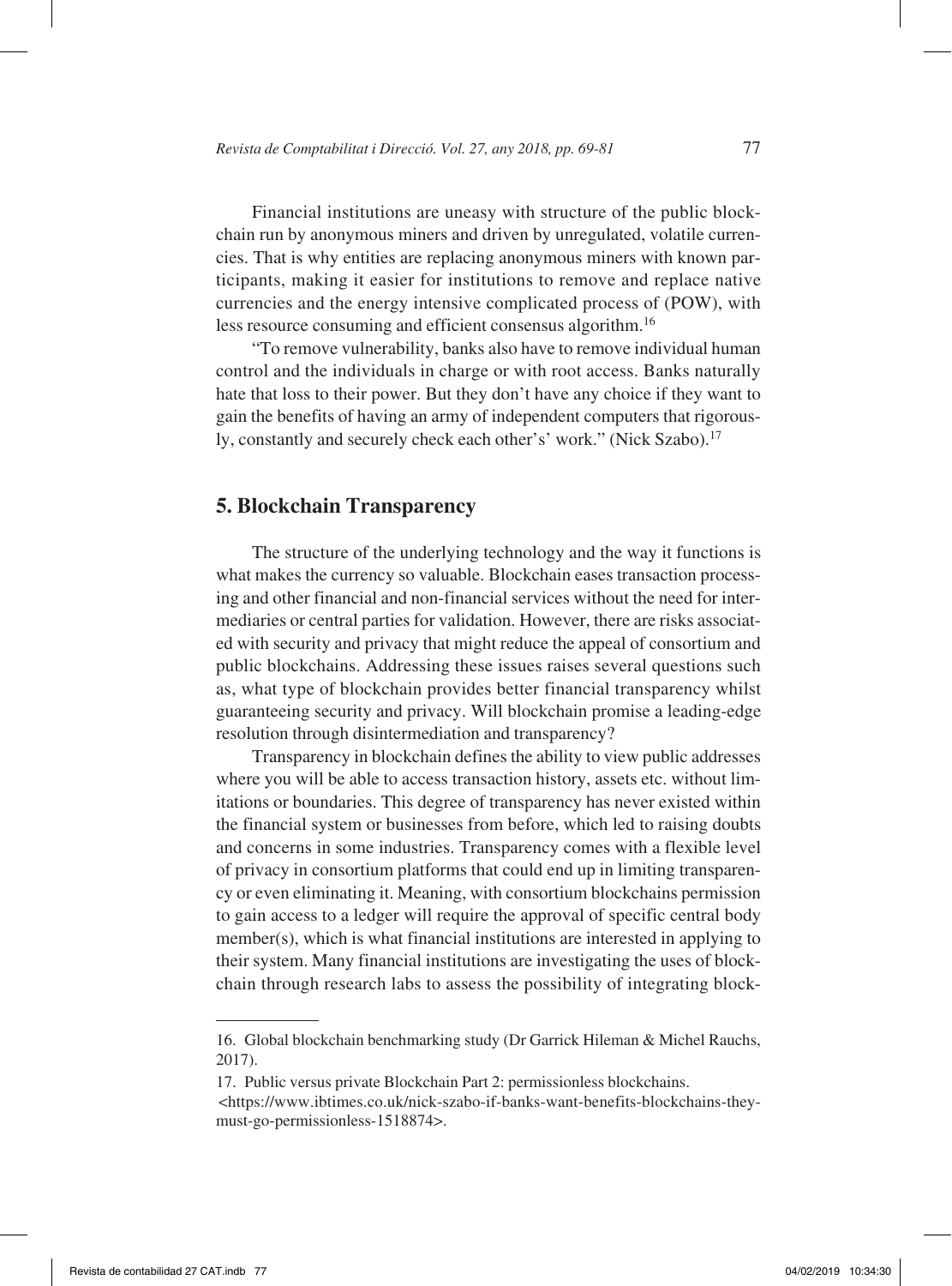chain to their payment system. Hyperledger Fabric, for instance, is a consortium platform designed to create projects tailored to specific needs and uses.

With consortium blockchain, partial or full centralization is necessary and required for governance purposes allowing for individuals in the platform to perform what their job specifies, as opposed to dispersed control. Level tiers in consortium blockchains have been created for consortium blockchain users to enhance job-oriented performance. Consortium blockchains are not as transparent as public and neither are obligated to be as their creation was designated to meet the specification and standards for particular entities. Applications of consortium blockchain includes auditing and database management, which do not necessarily require for public access or display. It is highly unlikely that financial institutions will adopt public blockchains and use cryptocurrencies systems. The anonymity of the miners brings the risk of transaction reversal by cyber-attacks and lack of liability. The law clashes with this technology due to anonymity of miners when it comes to accountability. It is difficult to hold a specific entity liable for any possible losses.

Historically, the lack of transparency has negatively affected financial institutions. These institutions have the leverage of accessing their depositors and customers funds without their knowledge and it may not always be in the sincerest way. The financial crisis of 2008 can be taken as an example of lack of transparency, several crypto visionaries including the former vice president of J.P Morgan Chase believed that if blockchain existed before 2008 the financial crises would not have happened. Some believe that its existence now is going to help prevent the next Great Depression from happening; ex-wall street executive also supports this observation regarded by Pan Huadong.18 Moreover, one of the strategies used by the notorious investment bank Lehman brothers was to run two parallel ledger, that is, one internal, and one for the public. The belief that blockchain's transparency would have helped save Lehman brothers from bankruptcy seems quite false. The fact that they owned an internal and a public ledger to hide their debt and overestimate the value of their assets to deceive regulators and the public can happen with blockchain as well with the ability of limiting transparency and access to only a set of members on a consortium platform. The existence of blockchain back then would have helped with maintenance of records in timestamped order because of scalability limitations of the existing bookkeeping system. Lehman's balance sheets grew in complexity and

<sup>18.</sup> Will Blockchain Protect the World Economy from Financial Crises? <https://cointelegraph.com/news/will-blockchain-protect-the-world-economyfrom-financial-crises>.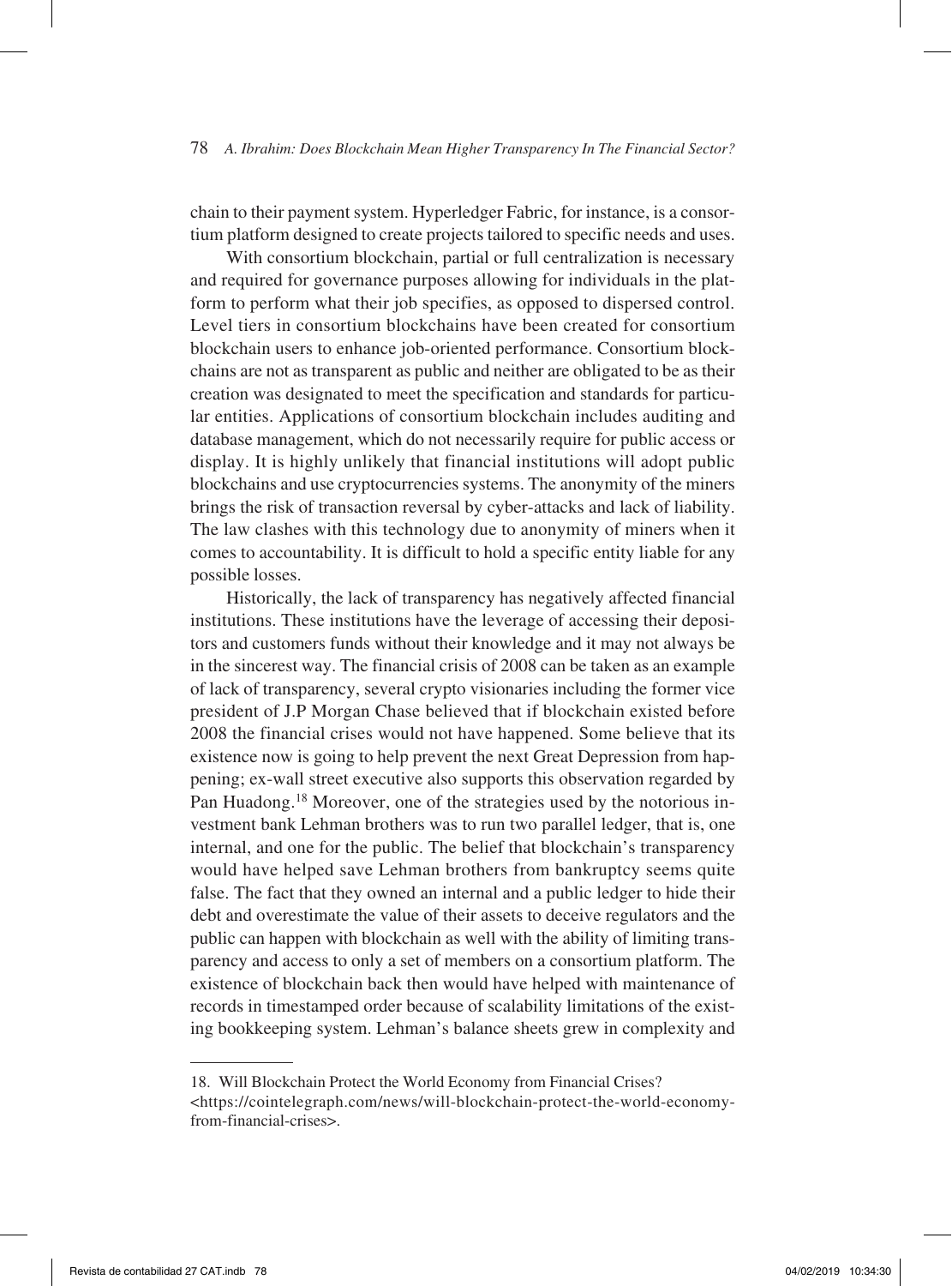tracking records of assets to their origin became extremely complicated. Claiming that the technology's existence back in 2008 would have eliminated bankruptcies or a financial crisis is a bit of a stretch. However, we are aware that the full potential of this technology has not yet been discovered, and its application to different areas in the financial sector is still being experimented with. Blockchain is deafeningly at its infancy, several of these claims lack supporting data due to insufficient applications and development of the technology in the financial system, leading to underestimating its potential as a result of lack of application.

Some of the consequences that came with transparency in public platforms is the freedom and ability to access, read and write transactions, which initiated black market trading. The energy consuming consensus protocol led to the majority of the participants that live in countries where electricity is cheap being the leaders of the network resulting in users taking advantage, imposing centralization and illegal actions that ultimately made the network vulnerable to changes on electricity subsides. This led to consortium blockchains gaining much more preference over public blockchain particularly for those reasons, encouraging businesses and banks to implement them with the objective of increasing security that will ultimately create greater control that might reduce and put a limitation to the level of transparency through potential recentralization. The last statement is implying tailored transparency particularly because of the features of consortium blockchains, where the operators possess the leverage of controlling who can read the ledger of verified transactions, submit and validate transactions. The information in consortium blockchain can be displayed publicly, but it is mainly up to the entity's intentions on how much they would like for the public or clients to access and read (assuming if it remains unregulated).

Despite the lower transparency in consortium blockchains, this technology will help central banks in the decision-making process, and to manage monetary policy based on the transparency provided through establishing a consortium with other banks, allowing for more effective decision making based on dispersed control and consensus protocol, for example, monitoring how lowering interest rate can affect the economy. The impact can be monitored on the platform observing the effects this decision had on both spending and the economy, instead of relying on third parties to collect information. Regulators can also have access and monitor the performance of banks to see whether banks are taking on excessive risk and the possibility of an upcoming credit crunch, in addition to reduced costs of having to validate and monitor the performance of all the banks individually to determine whether they are following rules and regulation.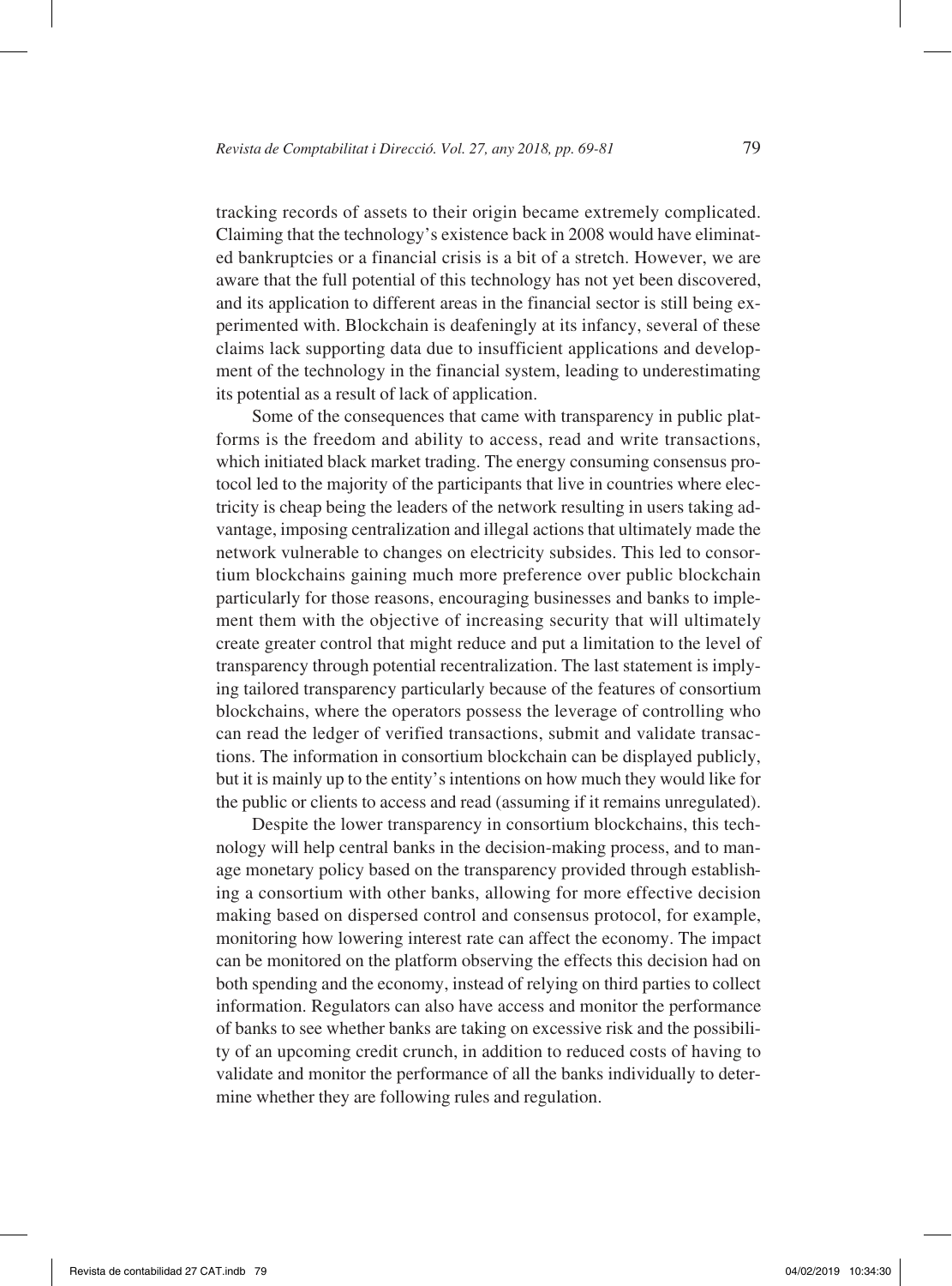## **6. Conclusion**

The constant innovation of distributed database technology made an impact on the creation of blockchain enabling for significant reduction in costs in the remittance market in addition to being the first decentralized system to solve the double-spending problem. Blockchain concludes solutions to common problems that are encountered in the traditional centralized system in terms of security, transparency, efficiency and cyber-attacks.

While public blockchains seem to be prepared to solve most of these problems, including the increase of transparency. Consortium blockchains seem to follow the same path of 1990s intranets. It is quite hard to dissociate consortium blockchains from intranets due to similarity as they present the same objectives and function, apart from consortium blockchain's cryptographic auditability and efficiency. Intranets invention was precisely for transparency related reasons but it was quite expensive to maintain and soon enough became difficult to handle, complicated to grasp and slow in function that ultimately lead to their extinction. Blockchain seems much more efficient than these old intranets. However, uncertainty plays a major role in a technology that is still growing and under inspection, not just from the aspect of technological advancement, but from regulatory adaptability as well. It is still early to be able to foresee where the technology is headed, and whether consortium blockchains will encounter the same fate as previous technologies with more or less changing the level of anticipated transparency to enhance the efficiency of the financial system.

## **References**

- <https://qz.com/695892/how-blockchain-technology-can-prevent-the-nextfinancial-crisis-disrupt-uber-and-give-us-control-of-our-data/>.
- <https://insights.som.yale.edu/insights/can-blockchain-become-the-infrastructure-of-financial-services>.
- <https://hbr.org/2017/03/how-safe-are-blockchains-it-depends>.
- <https://www.blockchaindailynews.com/The-difference-between-a-Private-Public-Consortium-Blockchain\_a24681.html>.
- <https://www.businessinsider.com/santander-has-20-25-use-cases-forbitcoins-blockchain-technology-everyday-banking-2015-6?IR=T>.
- <https://www.rolandberger.com/en/Point-of-View/Blockchain-The-futureof-the-finance-industry.html>.
- <https://www2.deloitte.com/nl/nl/pages/financial-services/articles/5 blockchain-use-cases-in-financial-services.html>.